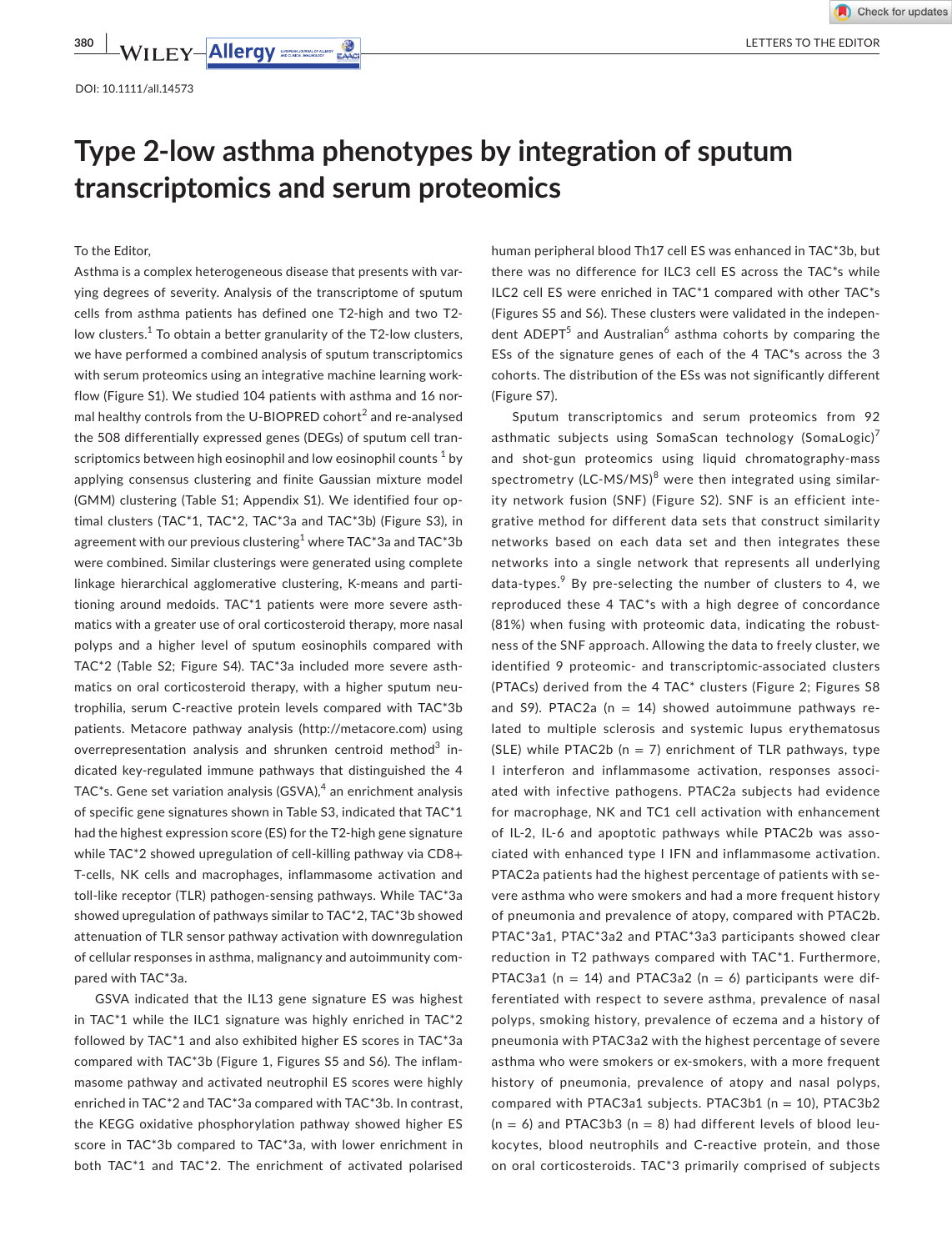

**FIGURE 1** Gene set variation analysis. Dot plot enrichment scores with box-and-whisker plots showing median and interquartile range for 7 different gene signatures in the transcriptome-associated clusters: TAC\*1 (n = 26), TAC\*2 (n = 26), TAC\*3a (n = 19) and TAC\*3b (n = 33). The signatures reflect activation pathways for IL-13 activation of human airway epithelial cells (IL-13-stimulated human bronchial epithelial cells), innate lymphoid cells (ILC1 cells), inflammasome activation, oxidative phosphorylation (OXPHOS), neutrophil activation, lipopolysaccharide (LPS)-stimulated macrophage and interferon-γ-stimulated macrophage. \*\*\*\**P* < .0001, \*\*\**P* < .001, \*\**P* < .01, \**P* < .05

associated with OXPHOS and ageing pathways but their delineation remained less clear than PTAC2. Reduced OXPHOS compared with healthy controls in TAC1, TAC2 and TAC3a indicate a potential switch to glycolytic processes but TAC3b with significantly increased OXPHOS respond to distinct mitochondrial or metabolic treatment modalities (Figure S10). However, this analysis is limited by the small number of subjects within the PTAC groups and larger validation studies will be required to ascertain the identification of distinct pathways. Interestingly, TAC1 remains undivided, indicating that serum proteomics did not bring any factors that allowed for subclusters.

We have defined 9 molecular clusters, distinguished by different combinations of ES of distinct pathways that included T2-high and T2-low pathways, and associated with differences in clinical and inflammatory characteristics. T2-low asthma is a heterogeneous condition of 8 clusters compared with the homogeneity of the single T2-high cluster. Thus, the addition of the 2 proteomic platforms to the analysis has allowed us to provide a greater granularity of the T2-low clusters. The existence of multiple T2-low asthma phenotypes is challenging with requirements for specific biomarkers and different targeted therapies compared to the single T2-high cluster.

Another important finding in this analysis is the repartition of various potential pathways involved in asthma in the subclusters generated in this study, as assessed by GSVA. Although the IL-13-T2-signature that we used indicated the highest expression in TAC1, it was also seen in individuals in TAC2. Other pathways that could potentially drive asthma pathobiology include ILC1 in TAC1 and TAC2, inflammasome, neutrophil and IL-17 activation in TAC2, OXPHOS in TAC3a and TAC3b and IFNγ activation in TAC2 or TAC3a.

Finally, one limitation of our study is the unknown effects of corticosteroid therapy particularly oral prednisolone on different inflammatory pathways such as the T2-high, thus representing a confounding factor. There is also a degree of corticosteroid insensitivity since that T2-high TAC1 cluster had the highest level of eosinophilia despite 58% of the group being on daily oral corticosteroids (OCS). Alternatively, this might represent the most severe patients with asthma. The effect of this therapy on molecular clustering can only be determined by studying the effect of OCS in this population.

### **KEYWORDS**

asthma, bioinformatics, endotypes, precision medicine, systems biology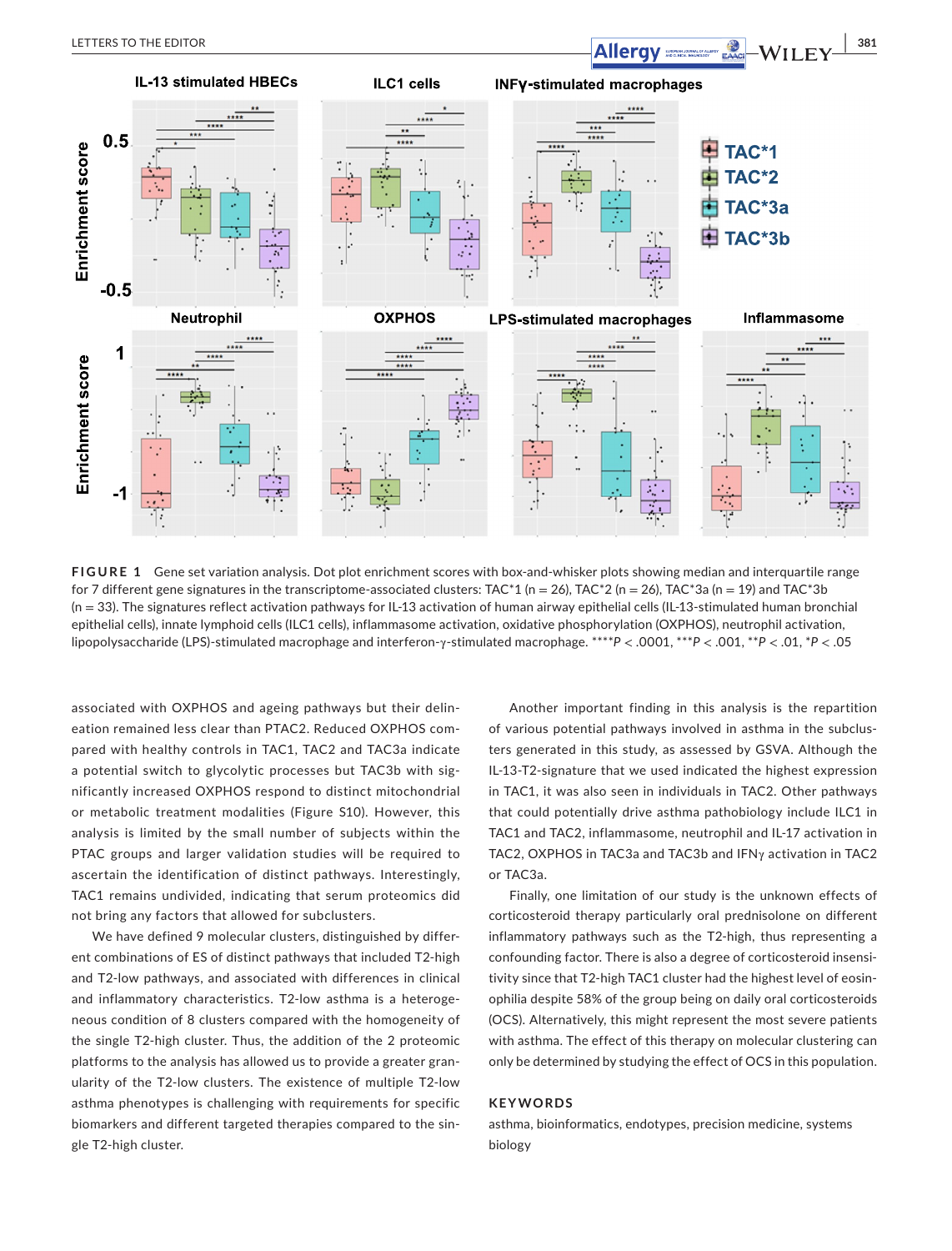

PTAC3a

PTAC3h

**FIGURE 2** Integration of sputum transcriptomics and serum proteomics. (A) Principal component analysis plot identified 9 transcriptomic-associated clusters. The dots represent patients and colour code based on cluster subgroups. TAC\*1 remains intact shown as PTAC\*1; TAC\*2 is divided into two subgroups PTAC\*2a and PTAC\*3b. TAC\*3a and TAC\*3b were divided into 3 subgroups each. (B) shows patients in each subgroup. (C) Sankey diagram of the directed flow of patients based on the granulocytic state (Level A), transcriptomic-associated clusters (TAC\*s) (Level B), proteomics- and transcriptomic-associated clusters (PTACs) (Level C) and PTACs with 9 clusters (Level D)

#### **CONFLICT OF INTEREST**

Ratko Djukanović has consulted and presented at symposia organised by TEVA, Novartis, GlaxoSmithKline and AstraZeneca and has shares in and consults for Synairgen; Dr Asa Wheelock report remuneration from AstraZenica and Harvard Medical School for speaking engagements on SNF-clustering in COPD.; Charles Auffray reports grants from Innovative Medicine Initiative; Kian Fan Chung has received honoraria for participating in Advisory Board meetings of the pharmaceutical industry regarding treatments for asthma and chronic obstructive pulmonary disease and has also been remunerated for speaking engagements; Ian Adcock has received grants from Advisory Board meetings with pharmaceutical companies GSK, A-Z, Novartis, Boehringer Ingelheim and Vectura, and grants on asthma and COPD from Pfizer, GSK, MRC, EU, BI and IMI; Peter Sterk reports grants from IMI Innovative Medicines Initiative, during the conduct of the study; Matthew Loza and Frederic Baribaud are Employees and Shareholders of Janssen Research and Development, a Johnson and Johnson company; John Riley and Ana R Sousa are employees of GSK; the rest of the authors have nothing to disclose.

## FUNDING INFORMATION

U-BIOPRED was supported by an Innovative Medicines Initiative Joint Undertaking (No.115010), resources from the European

Union's Seventh Framework Programme (FP7/2007-2013) and EFPIA companies' in-kind contribution ([www.imi.europa.eu\)](http://www.imi.europa.eu).

PTAC3a1

PTAC3a2 PTAC3a3 PTAC3b1

PTAC3b2 PTAC3b3

> Nazanin Zounemat Kermani<sup>1</sup> Mansoor Saqi<sup>1</sup> Paul Agapow<sup>1</sup> Stelios Pavlidis<sup>1</sup> Chihhsi Kuo<sup>1,2</sup> Kai Sen Tan<sup>3</sup> Sharon Mumby<sup>2</sup> Kai Sun<sup>1</sup> Matthew Loza<sup>4</sup> Frederic Baribaud<sup>4</sup> Ana R. Sousa<sup>5</sup> John Riley<sup>5</sup> Asa M. Wheelock<sup>6</sup> Craig E. Wheelock $6$ Bertrand De Meulder<sup>7</sup> Jim Schofield<sup>8,9</sup> Stephany Sánchez-Ovando<sup>10</sup> Jodie Louise Simpson<sup>10</sup> Katherine Joanne Baines<sup>10</sup> Peter A. Wark<sup>10</sup>